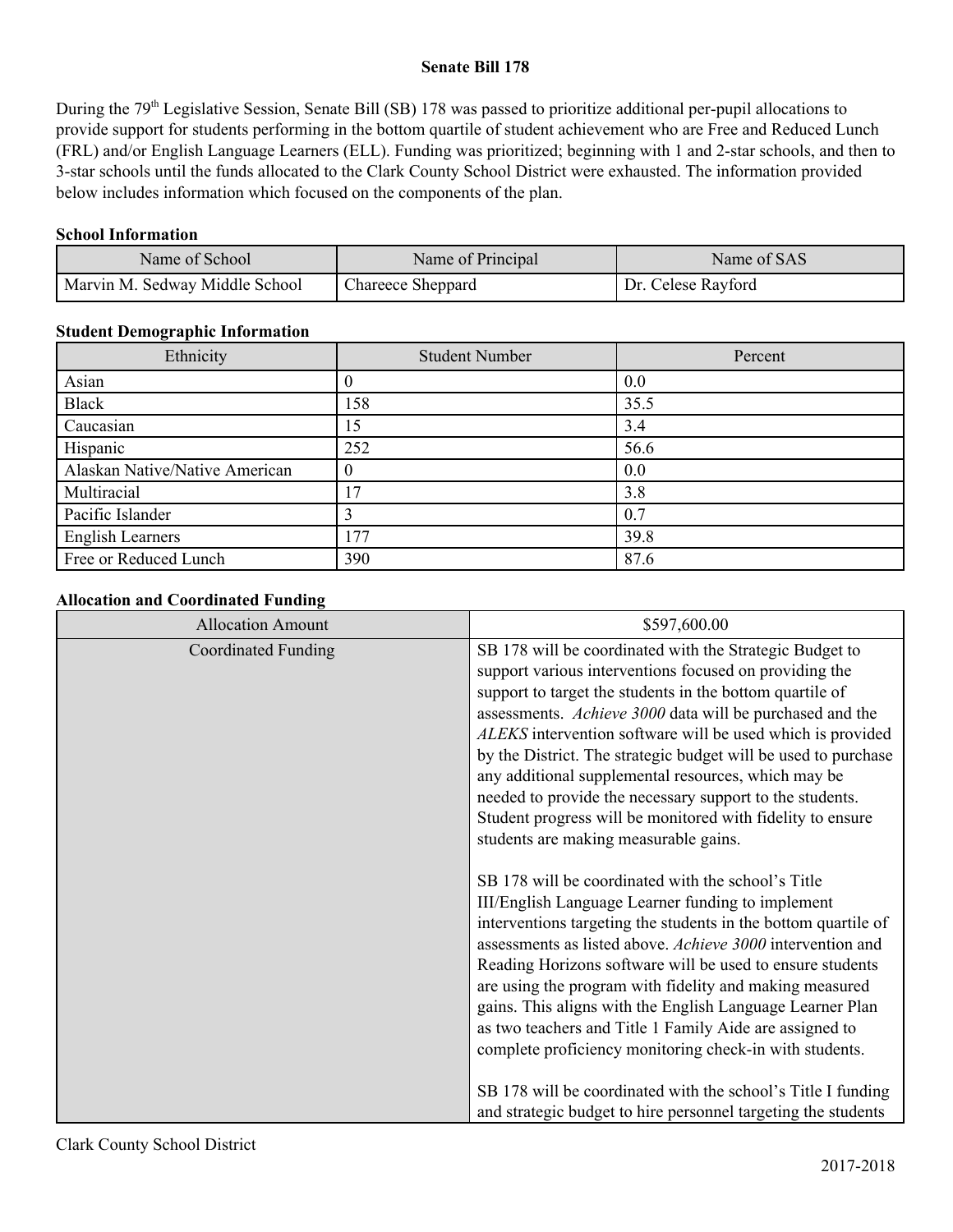| in the bottom quartile of assessments as listed above. Also,  |
|---------------------------------------------------------------|
| hiring a strategist, English Language Arts teachers, and      |
| preps for math intervention classes (purchased with Title I   |
| and the strategic budget) will ensure students' needs are met |
| academically and emotionally to support student success. In   |
| addition, the SB 178 money will be used to compensate         |
| teachers for the Parent Teacher Home Visits. The Parent       |
| Teacher Home Visit initial training was purchased with the    |
| strategic budget and the SB 178 funds will support this       |
| endeavor with a means to compensate the teachers for the      |
| home visits.                                                  |

## **Plan**

The Academic Unit worked collaboratively with the Research Department to identify students in the bottom quartile at each school. Schools refined the initial list taking into account any specific factors that affected each student, inherent transiency and instructional practice.

Consultation meetings were held with parents, legal guardians, and/or School Organizational Teams to determine the needs of pupils and preferred services.

| $Date(s)$ of Meeting(s) | 8/7/18, 8/16/18, 9/6/18, 9/10/18, 9/11/18, 9/18/18, 10/16/18, 11/1/18                                                                                                                                                                                                                                                                                                                                                                                                                                                                                                                                                                                                                                                                                                                                                                                                                                                                                                                                                                                                                                                                                                                                                                                                                                                                                                                                                                                                                                                                                                                                                                                                                                                                                                                  |
|-------------------------|----------------------------------------------------------------------------------------------------------------------------------------------------------------------------------------------------------------------------------------------------------------------------------------------------------------------------------------------------------------------------------------------------------------------------------------------------------------------------------------------------------------------------------------------------------------------------------------------------------------------------------------------------------------------------------------------------------------------------------------------------------------------------------------------------------------------------------------------------------------------------------------------------------------------------------------------------------------------------------------------------------------------------------------------------------------------------------------------------------------------------------------------------------------------------------------------------------------------------------------------------------------------------------------------------------------------------------------------------------------------------------------------------------------------------------------------------------------------------------------------------------------------------------------------------------------------------------------------------------------------------------------------------------------------------------------------------------------------------------------------------------------------------------------|
| Audience                | On 8/7/18, an <i>ALEKS</i> training was provided during the Summer Institute<br>1.<br>to provide a general introduction to the program with steps on how to set<br>up classes.<br>On 8/16/18, a professional development was provided for instruction on<br>2.<br>how to use SAM for ELA, Math, and Special Education teachers. The<br>training focused on creating class rosters, how to edit classes, and how to<br>locate scores.<br>On 9/6/18, a Math Department PD was provided on how to use ALEKS<br>3.<br>with time for teachers to set up classes, add students to rosters, and then<br>they were shown how to run reports and interpret them.<br>On 9/10/18, an <i>Achieve 3000 PD</i> was provided for half the day for the<br>4.<br>ELA and Social Studies departments. Teachers new to the program were<br>in the morning session while teachers who needed a refresher were<br>scheduled in the afternoon.<br>On 9/11/18, a Sedway Instructional Leadership Team (SILT) was held<br>5.<br>with department leaders. Input was sought from department members<br>and they were asked to discuss suggestions with their departments as to<br>how the money should be utilized.<br>6. On 9/18/18, a School Organizational Team (SOT) meeting was held<br>where SB 178 was discussed with the team. Input was given by the team<br>members and possible supports for students was discussed such as<br>additional licensed staff members, academic intervention programs such<br>as Achieve 3000 and ALEKS etc.<br>On 10/16/18, a representative from Achieve 3000 provided classroom<br>7.<br>modeling for teachers who requested it.<br>On 11/1/18, an <i>Achieve 3000</i> PD was provided after school for teachers<br>8.<br>who had additional questions and/or concerns. |
|                         |                                                                                                                                                                                                                                                                                                                                                                                                                                                                                                                                                                                                                                                                                                                                                                                                                                                                                                                                                                                                                                                                                                                                                                                                                                                                                                                                                                                                                                                                                                                                                                                                                                                                                                                                                                                        |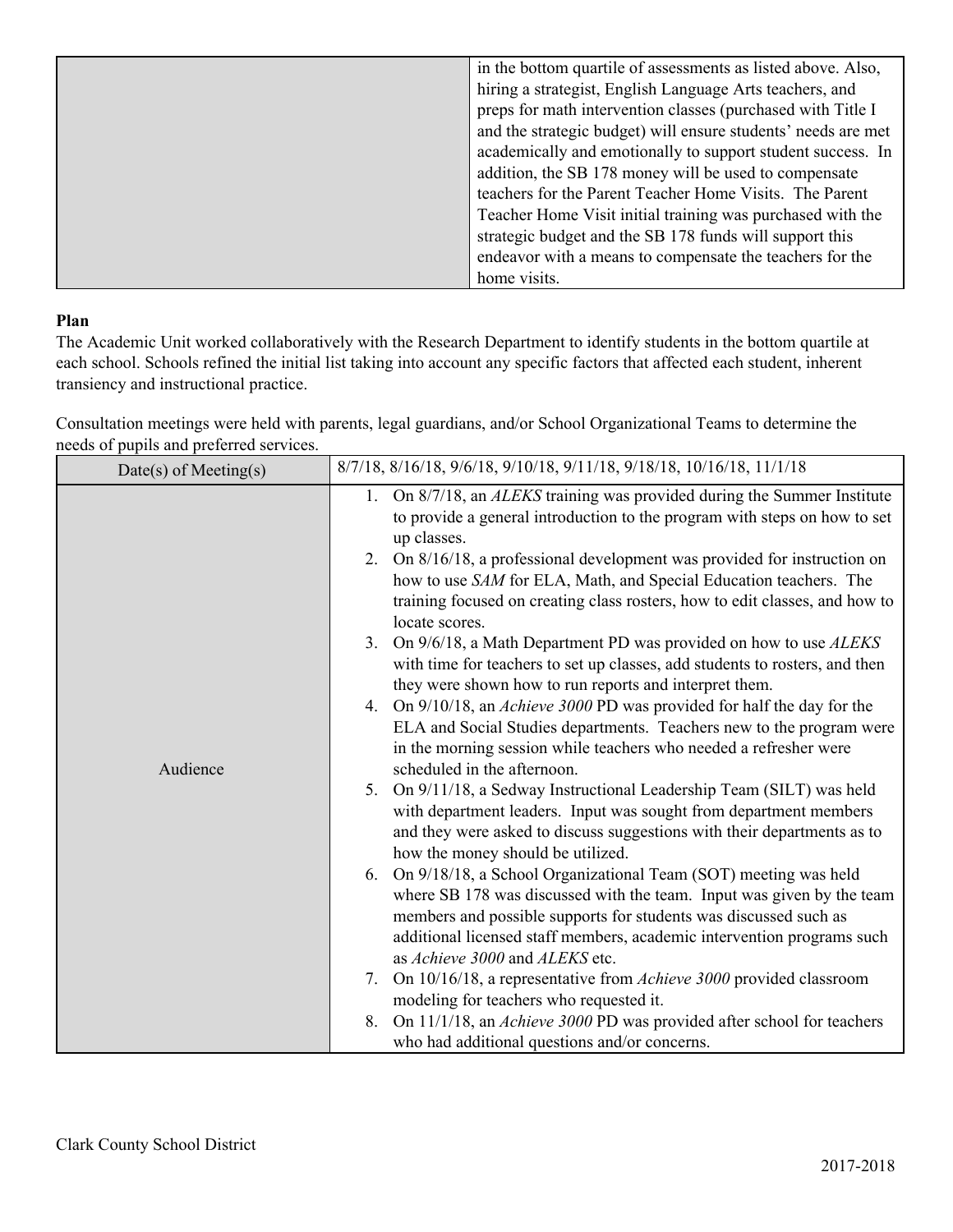| Feedback | Hire teachers to provide interventions to our lowest-quartile students in<br>math and English       |
|----------|-----------------------------------------------------------------------------------------------------|
|          | 2. Hire a strategist to assist in tracking the data, and to facilitate<br>professional development. |
|          | 3. Provide technology to assist with the implementation of programs being<br>purchased.             |
|          | 4. Provide additional academic support through programs such as <i>Achieve</i><br>3000 and ALEKS.   |
|          |                                                                                                     |

#### **Measurable Goals**

Measurable goals for the 2017-2018 and 2018-2019 school years were developed and aligned with the Every Student Succeeds Act (ESSA).

| School Year           | Goal(s)                                                                                        |
|-----------------------|------------------------------------------------------------------------------------------------|
| 2017-2018 ELA         | 1. Increase the percent of Grades 6-8 students Proficient in ELA from 25.5% (2017) to 39.8%    |
| measurable objective: | (2018) as measured by the State Assessment, Smarter Balanced Assessment Consortium             |
|                       | $(SBAC)$ .                                                                                     |
|                       | 2. Increase the percent of Grades 6-8 students Proficient in ELA from 22.3% (August 2017) to   |
|                       | 28.1% (October 2017) to 33.9% (January 2018) to 39.8% (March 2018) as measured by the          |
| 2018-2019 ELA         | Reading Inventory (RI).                                                                        |
| measurable objective: |                                                                                                |
|                       | 1. Increase the percent of Grades 6-8 students Proficient in ELA to 54.1% by 2019 as measured  |
|                       | by the State Assessment (SBAC).                                                                |
|                       | 2. Increase the percent of Grades 6-8 students Proficient in ELA to 54% by 2019 as measured by |
| 2017-2018 Math        | the (RI) administered 4 times throughout the school year.                                      |
| measurable objective: |                                                                                                |
|                       | 1. Increase the percent of Grades 6-8 students Proficient in Math from 7% (2017) to 21.75%     |
|                       | (2018) as measured by the State Assessment (SBAC).                                             |
|                       | 2. Increase the percent of Grades 6-8 students Proficient in Math from 5.3% (August 2017) to   |
|                       | 10.8% (October 2017) to 16.3% (January 2018) to 21.75% (March 2018) as measured by the         |
| 2018-2019 Math        | Math Inventory (MI).                                                                           |
| measurable objective: |                                                                                                |
|                       | 1. Increase the percent of Grades 6-8 students Proficient in Math to 36.5% by 2019 as measured |
|                       | by the State Assessment (SBAC).                                                                |
|                       | 2. Increase the percent of Grades 6-8 students Proficient in Math to 36.5% by 2019 as measured |
|                       | by the (MI) administered 4 times throughout the school year.                                   |

## **Action Steps**

The following actions steps were developed and implemented, which include programs and services and supports that meet the Every Student Succeeds Act research tiers, Evidence-based Initiative (EBI).

| <b>Action Step</b>                                                                     | Description                                                                                                                                                                                                                                                           |
|----------------------------------------------------------------------------------------|-----------------------------------------------------------------------------------------------------------------------------------------------------------------------------------------------------------------------------------------------------------------------|
| Goal 1 and 2: Increase ELA<br>proficiency rates and increase Math<br>proficiency rates | Action Step 1: Implement academic interventions including a relevant<br>curriculum or software (Achieve 3000, EBI:1). Hire a licensed Learning<br>Strategist to assist in tracking the data and to provide support to our teachers<br>using the Achieve 3000 program. |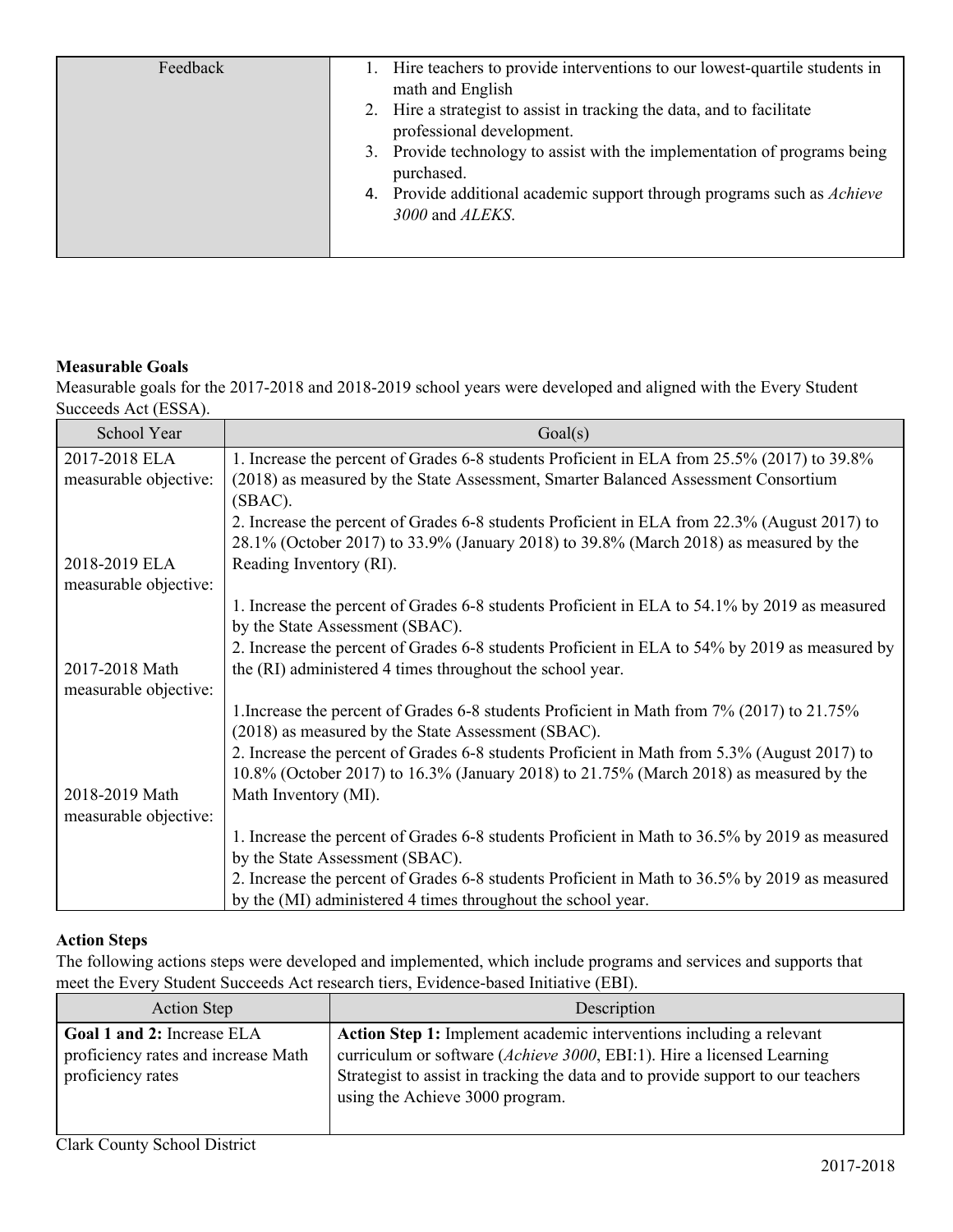| <b>Associated Expenses:</b>                                                          |                                                                                                                                                                                                                                                                                                                                                                                                            |                     |                                                                                                                                                                  |
|--------------------------------------------------------------------------------------|------------------------------------------------------------------------------------------------------------------------------------------------------------------------------------------------------------------------------------------------------------------------------------------------------------------------------------------------------------------------------------------------------------|---------------------|------------------------------------------------------------------------------------------------------------------------------------------------------------------|
| Hire 3 teachers (2 English Language Arts and 1 English Language Arts<br>1.           |                                                                                                                                                                                                                                                                                                                                                                                                            |                     |                                                                                                                                                                  |
| Strategist)                                                                          |                                                                                                                                                                                                                                                                                                                                                                                                            |                     |                                                                                                                                                                  |
| 2. Purchase Achieve 3000 (professional development provided by Achieve               |                                                                                                                                                                                                                                                                                                                                                                                                            |                     |                                                                                                                                                                  |
|                                                                                      | $3000$ – included within purchase quote)                                                                                                                                                                                                                                                                                                                                                                   |                     |                                                                                                                                                                  |
| 3.                                                                                   | Purchase technology (laptops, laptop carts, desktops, keyboards, mice,                                                                                                                                                                                                                                                                                                                                     |                     |                                                                                                                                                                  |
| iPads, iPad carts)                                                                   |                                                                                                                                                                                                                                                                                                                                                                                                            |                     |                                                                                                                                                                  |
| 4.                                                                                   |                                                                                                                                                                                                                                                                                                                                                                                                            |                     | Hire a licensed learning strategist to support data tracking and analysis                                                                                        |
|                                                                                      | as well as implementation                                                                                                                                                                                                                                                                                                                                                                                  |                     |                                                                                                                                                                  |
|                                                                                      |                                                                                                                                                                                                                                                                                                                                                                                                            |                     |                                                                                                                                                                  |
|                                                                                      | Action Step 1: Progress Monitoring Summary                                                                                                                                                                                                                                                                                                                                                                 |                     |                                                                                                                                                                  |
| Number of                                                                            | Number of                                                                                                                                                                                                                                                                                                                                                                                                  | <b>Success Rate</b> | Assessment(s)                                                                                                                                                    |
| Students                                                                             | <b>Students Making</b>                                                                                                                                                                                                                                                                                                                                                                                     | $(\%)$              | and/or Metric $(s)$                                                                                                                                              |
| Targeted in this                                                                     | Progress                                                                                                                                                                                                                                                                                                                                                                                                   |                     | Used to Monitor                                                                                                                                                  |
| <b>Action Step</b>                                                                   | Towards ESSA                                                                                                                                                                                                                                                                                                                                                                                               |                     | <b>Student Progress</b>                                                                                                                                          |
|                                                                                      | Targets                                                                                                                                                                                                                                                                                                                                                                                                    |                     |                                                                                                                                                                  |
| 463                                                                                  | 195                                                                                                                                                                                                                                                                                                                                                                                                        | 42%                 | RI administered                                                                                                                                                  |
|                                                                                      |                                                                                                                                                                                                                                                                                                                                                                                                            |                     | 4 times                                                                                                                                                          |
|                                                                                      |                                                                                                                                                                                                                                                                                                                                                                                                            |                     | throughout the                                                                                                                                                   |
|                                                                                      |                                                                                                                                                                                                                                                                                                                                                                                                            |                     | year                                                                                                                                                             |
|                                                                                      |                                                                                                                                                                                                                                                                                                                                                                                                            |                     |                                                                                                                                                                  |
| artciles).<br><i>Horizons</i> , <i>EBI</i> : 3)<br><b>Associated Expenses:</b><br>1. | training in November and then demonstrated/modeled lessons and/or<br>debriefed with teachers on three other days throughout the year. She also<br>provided three trainings after school for one a half hours (per training) on a<br>best decide which lessons to assign (including how to search for appropriate<br>Hire 1 teacher (1 English Language Arts)<br>Action Step 2: Progress Monitoring Summary |                     | variety of topics including how to pull reports, how to use the data, and how to<br>Action Step 2: Hire personnel to implement an academic intervention (Reading |
|                                                                                      |                                                                                                                                                                                                                                                                                                                                                                                                            |                     |                                                                                                                                                                  |
| Number of                                                                            | Number of                                                                                                                                                                                                                                                                                                                                                                                                  | <b>Success Rate</b> | Assessment(s)                                                                                                                                                    |
| <b>Students</b>                                                                      | <b>Students Making</b>                                                                                                                                                                                                                                                                                                                                                                                     | $(\%)$              | and/or Metric $(s)$                                                                                                                                              |
| Targeted in this                                                                     | Progress                                                                                                                                                                                                                                                                                                                                                                                                   |                     | <b>Used to Monitor</b>                                                                                                                                           |
| <b>Action Step</b>                                                                   | <b>Towards ESSA</b>                                                                                                                                                                                                                                                                                                                                                                                        |                     | <b>Student Progress</b>                                                                                                                                          |
|                                                                                      | Targets                                                                                                                                                                                                                                                                                                                                                                                                    |                     |                                                                                                                                                                  |
| 19                                                                                   | $\overline{7}$                                                                                                                                                                                                                                                                                                                                                                                             | 37%                 | RI administered                                                                                                                                                  |
|                                                                                      |                                                                                                                                                                                                                                                                                                                                                                                                            |                     | 4 times                                                                                                                                                          |
|                                                                                      |                                                                                                                                                                                                                                                                                                                                                                                                            |                     | throughout the                                                                                                                                                   |
|                                                                                      |                                                                                                                                                                                                                                                                                                                                                                                                            |                     | year                                                                                                                                                             |
| 25                                                                                   | 19                                                                                                                                                                                                                                                                                                                                                                                                         | 87% average         | Reading                                                                                                                                                          |
|                                                                                      |                                                                                                                                                                                                                                                                                                                                                                                                            | progress            | Horizons                                                                                                                                                         |
|                                                                                      |                                                                                                                                                                                                                                                                                                                                                                                                            |                     |                                                                                                                                                                  |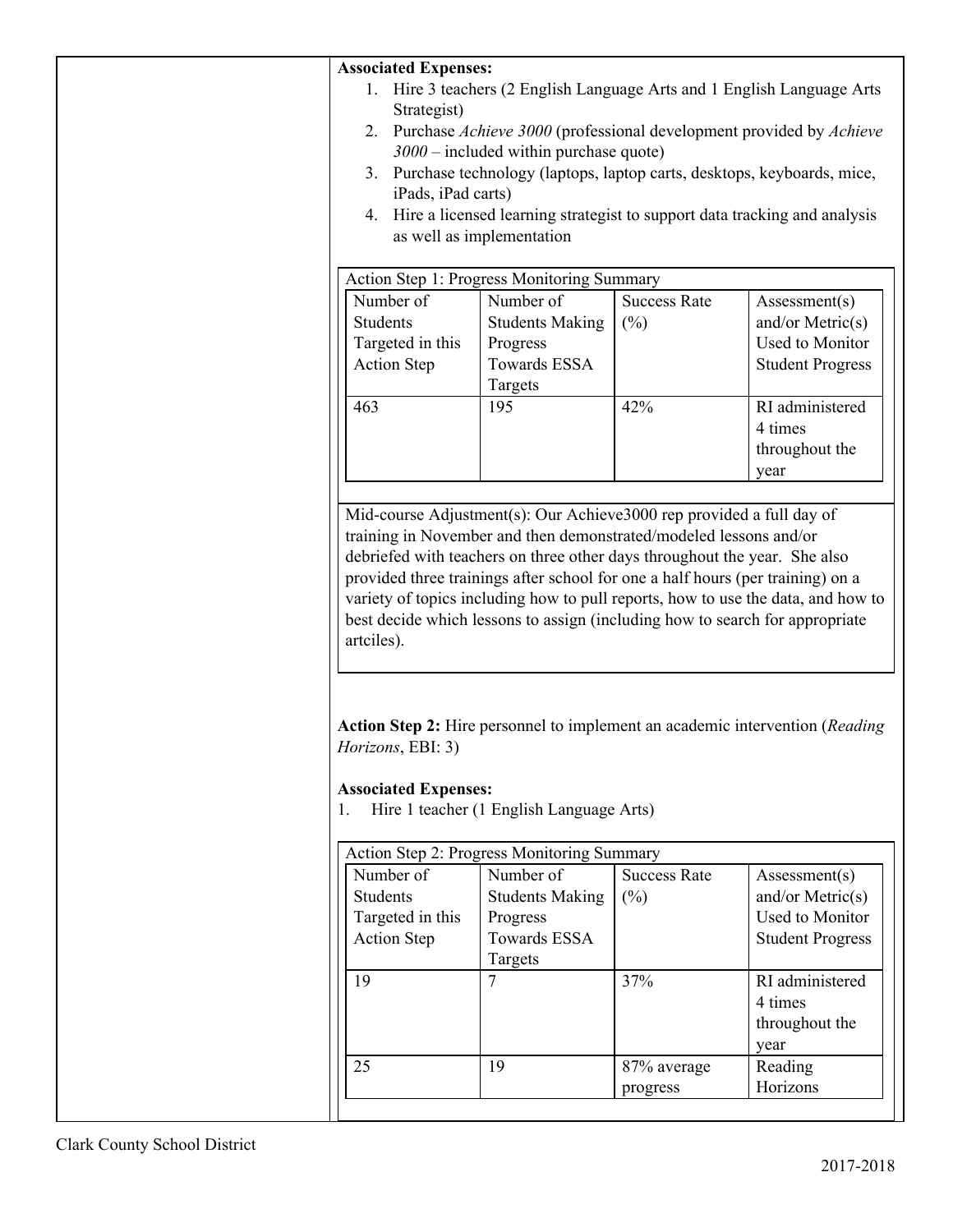Mid-course Adjustment(s): Students analyzed a printout of their RI assessment and looked at the questions they got wrong. Students were able to figure out what was their main difficulty, which was vocabulary. We then concentrated solely on using context clues to figure out meaning of words. We practiced using context clues with various texts.

**Action Step 3:** Implement data-driven Academic Interventions in Math using Evidence Based Program (*ALEKS*, EBI: 3).

# **Associated Expenses:**

- 1. Purchase prep buys for staff members to teach intervention classes
- 2. Utilize the District provided program (*ALEKS*)
- 3. Instructional Supplies

| Action Step 3: Progress Monitoring Summary |                        |                     |                         |
|--------------------------------------------|------------------------|---------------------|-------------------------|
| Number of                                  | Number of              | <b>Success Rate</b> | Assessment(s)           |
| <b>Students</b>                            | <b>Students Making</b> | $(\%)$              | and/or Metric $(s)$     |
| Targeted in this                           | Progress               |                     | <b>Used to Monitor</b>  |
| <b>Action Step</b>                         | <b>Towards ESSA</b>    |                     | <b>Student Progress</b> |
|                                            | Targets                |                     |                         |
| 383                                        | 198                    | 52%                 | MI administered         |
|                                            |                        |                     | 4 times                 |
|                                            |                        |                     | throughout the          |
|                                            |                        |                     | year                    |

Mid-course Adjustment(s): A half day training was provided to math teachers in September on ALEKS. Follow up discussions (including tips and best strategies) were shared throughout the year during Department meetings.

**Action Step 4:** Implement additional supporting services to adequately support services described above.

## **Associated Expenses:**

1. Provide extra-duty pay for staff to conduct home visits and increase parent and family engagement

| Action Step 4: Progress Monitoring Summary |                        |                     |                         |
|--------------------------------------------|------------------------|---------------------|-------------------------|
| Number of                                  | Number of              | <b>Success Rate</b> | Assessment(s)           |
| <b>Students</b>                            | <b>Students Making</b> | $(\%)$              | and/or Metric $(s)$     |
| Targeted in this                           | Progress               |                     | <b>Used to Monitor</b>  |
| <b>Action Step</b>                         | Towards ESSA           |                     | <b>Student Progress</b> |
|                                            | Targets                |                     |                         |
| 90                                         | 14                     | 16%                 | Home visits             |
|                                            |                        |                     | conducted               |

Mid-course Adjustment(s): We facilitated a refresher training in January which resulted in an increase from 2 home visits to 14 home visits by the end of February.